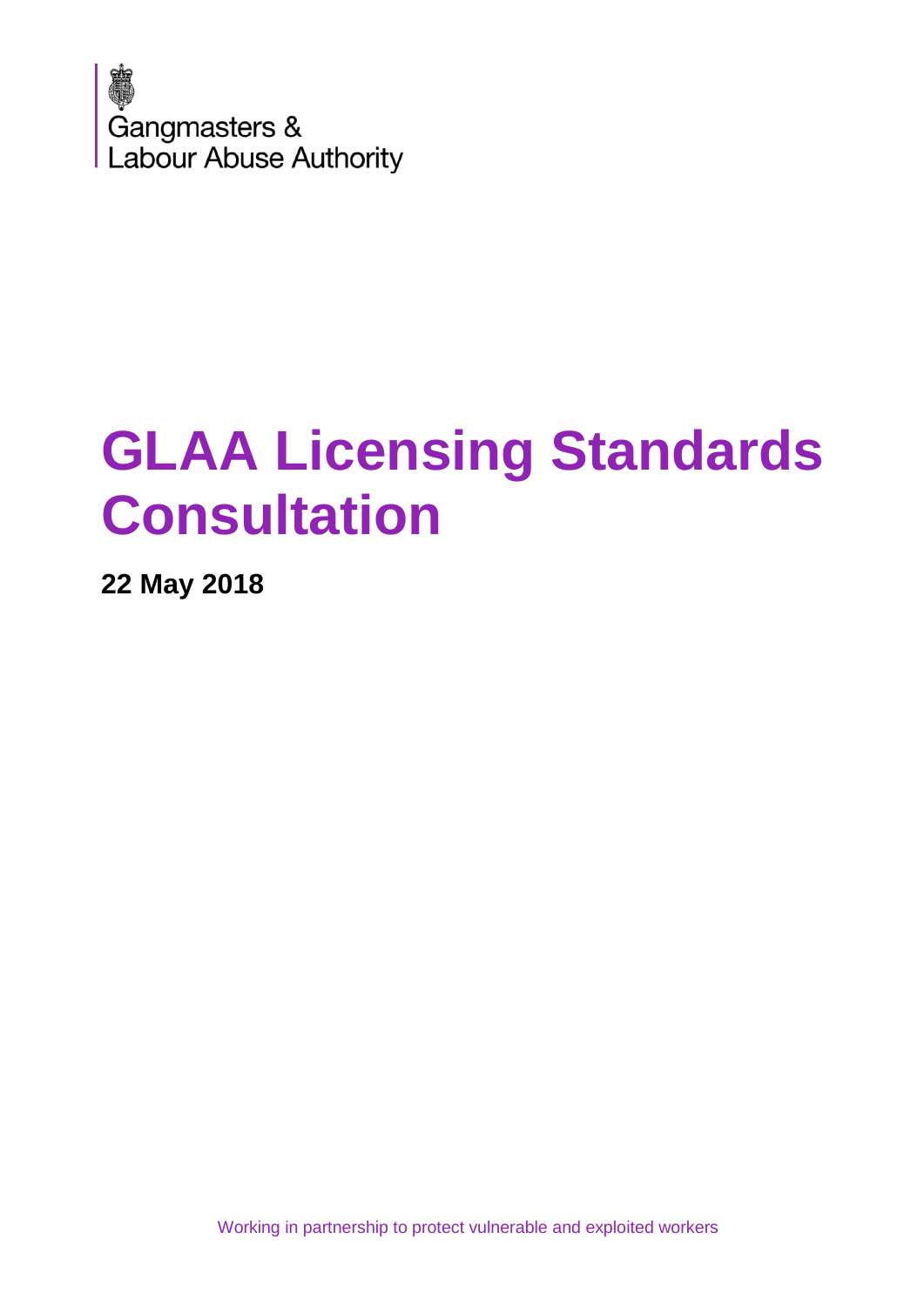# **Contents**

- 1. Executive Summary
- 2. Introduction
- 3. Proposed Changes
- 4. Consultation Questions
- 5. How to Respond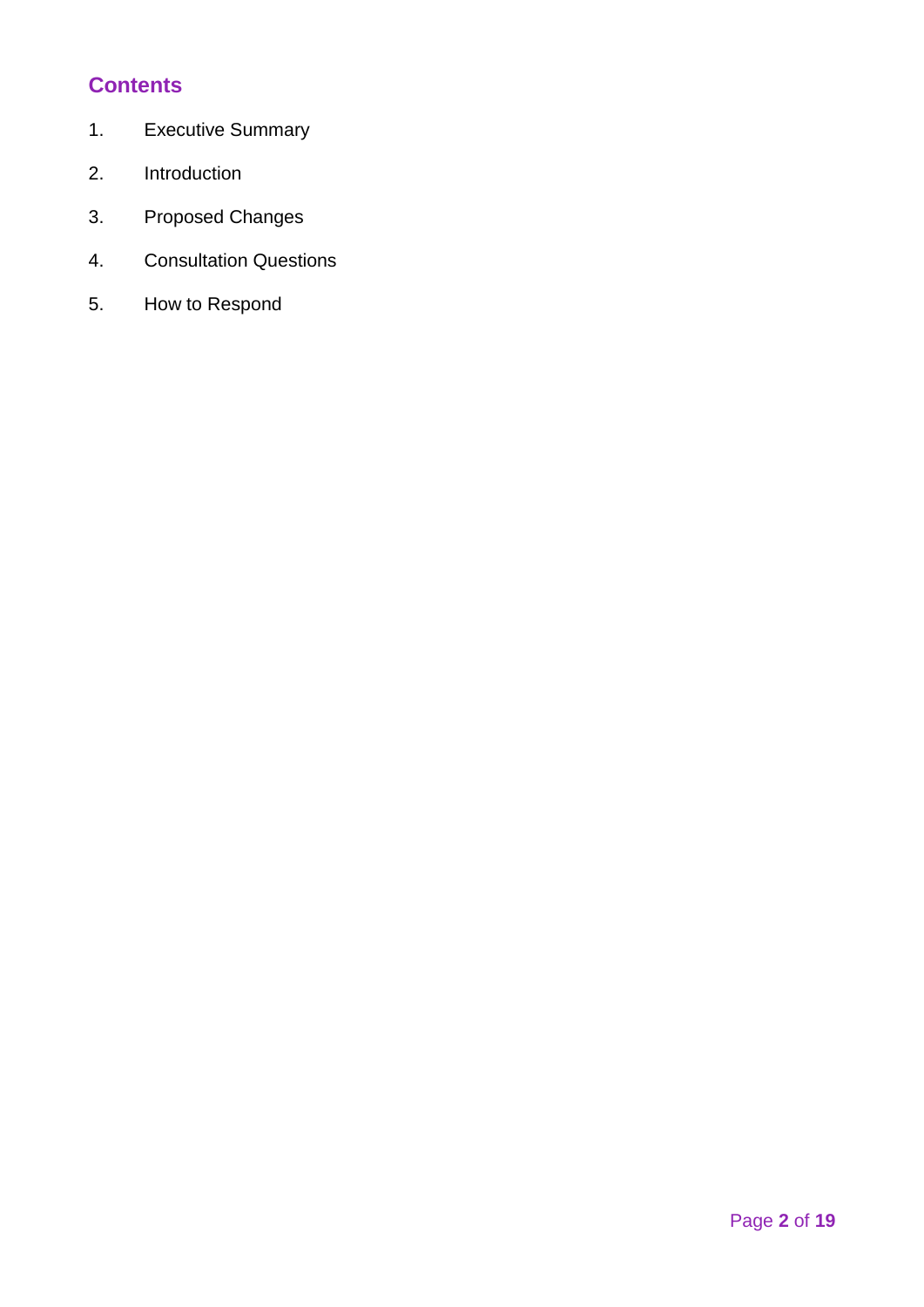# **1. Executive Summary**

- 1.1 The purpose of this document is to seek views on a number of proposed revisions and clarifications to the Licensing Standards (the "Standards"). The current Standards, issued in May 2012, are available on the [GLAA](http://www.gla.gov.uk/media/3180/licensing-standards-may-2012-reprinted-june-2017.pdf) website<sup>1</sup>.
- 1.2 The proposed revisions and clarifications to the Standards cover:
	- assessing whether an applicant/licence holder is fit and proper and compliant with the Standards by considering how they operate outside of the licensable sector.
	- the circumstances when a licence expires retaining discretion to review whether a change of VAT number requires a new application (1.4)
	- strengthening our review of forced labour/mistreatment of workers by including the International Labour Office ("ILO") indicators (3.1)
	- ensuring that applicants/licence holders have an agreement when they make a loan to workers (3.2)
	- providing greater clarity on the payment of holiday pay and the requirement to allow workers to take leave (brigade requirements together in one Standard)
	- providing greater clarity on what the GLAA considers to be a fee levied on workers and brigading all the requirements together (7.1), and
	- removing requirements on applicants and licence holders to keep records so that the GLAA is consistent with the repeal of aspects of the Conduct of Employment Agencies and Employment Business Regulations. (7.3, 7.4 and 8.2)
- 1.3 Primarily, we wish to ensure that the Standards best service the GLAA's mission to protect vulnerable and exploited workers.

-

<sup>1</sup> <http://www.gla.gov.uk/media/3180/licensing-standards-may-2012-reprinted-june-2017.pdf>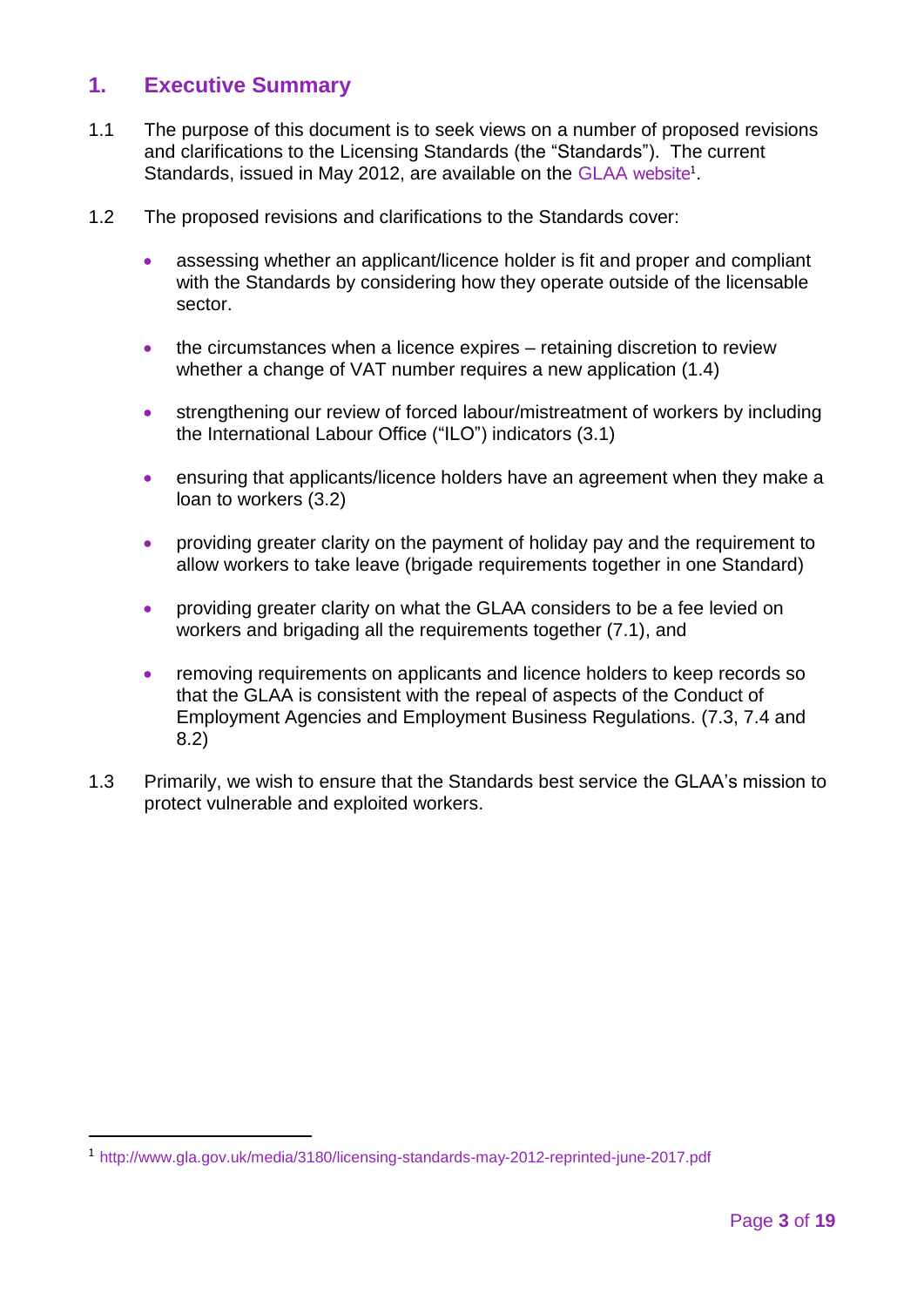# **2. Introduction**

- 2.1 We are interested to hear how the Standards could be improved to best support the GLAA's work and offer some proposals for updating the Standards. These proposals for updating the Standards are those which can be implemented within the existing legislative framework and do not require amendments to the Gangmasters (Licensing Conditions) Rules 2009<sup>2</sup> (the "2009 Rules").
- 2.2 This document outlines the changes we are proposing to make to the Standards. There are questions throughout the document. Answer as many as you would like but please do not feel restricted to issues covered by the questions. All comments and proposals are greatly appreciated. The GLAA is also keen to receive information or evidence to support any comments or response that you wish to give. The closing date for responses is **3 July 2018**.

# **3. Proposals**

- 3.1. The Standards set out the conditions that must be complied with, to obtain and keep a licence.
- 3.2. The Standards comprise the requirements set out in the 2009 Rules plus other relevant legislation. Each Standard is scored according to its seriousness. The total of failed Standards, identified during and following an inspection, produces an overall score.
- 3.3. The scoring system determines whether applicants should be granted or refused a licence. The scoring system also determines whether licence holders should keep their licence or have it revoked. Failing a critical Standard will score 30 points and failing a non-critical Standard will score 8 points (except Standard 1.4 where a score of up to 16 points can be imposed).
- 3.4. The GLAA is entitled to refuse or revoke licences if a business scores 30 points or more. For any score up to 30 points additional licence conditions ("ALCs") will usually be attached to the licence. An ALC specifies the identified non-compliance and sets a deadline for the matter to be corrected. ALCs may be attached to licences for scores at or above 30 points where the GLAA considers it proportionate to do so.
- 3.5. As part of its objectives, the GLAA is primarily concerned with:
	- preventing worker exploitation and ensuring that the risk of worker exploitation is satisfactorily addressed
	- tackling tax evasion, health and safety negligence, fraud, breaches of employment and other law/regulations (which may or may not have a direct impact on workers), and

<sup>-</sup><sup>2</sup> <http://www.legislation.gov.uk/uksi/2009/307/contents/made>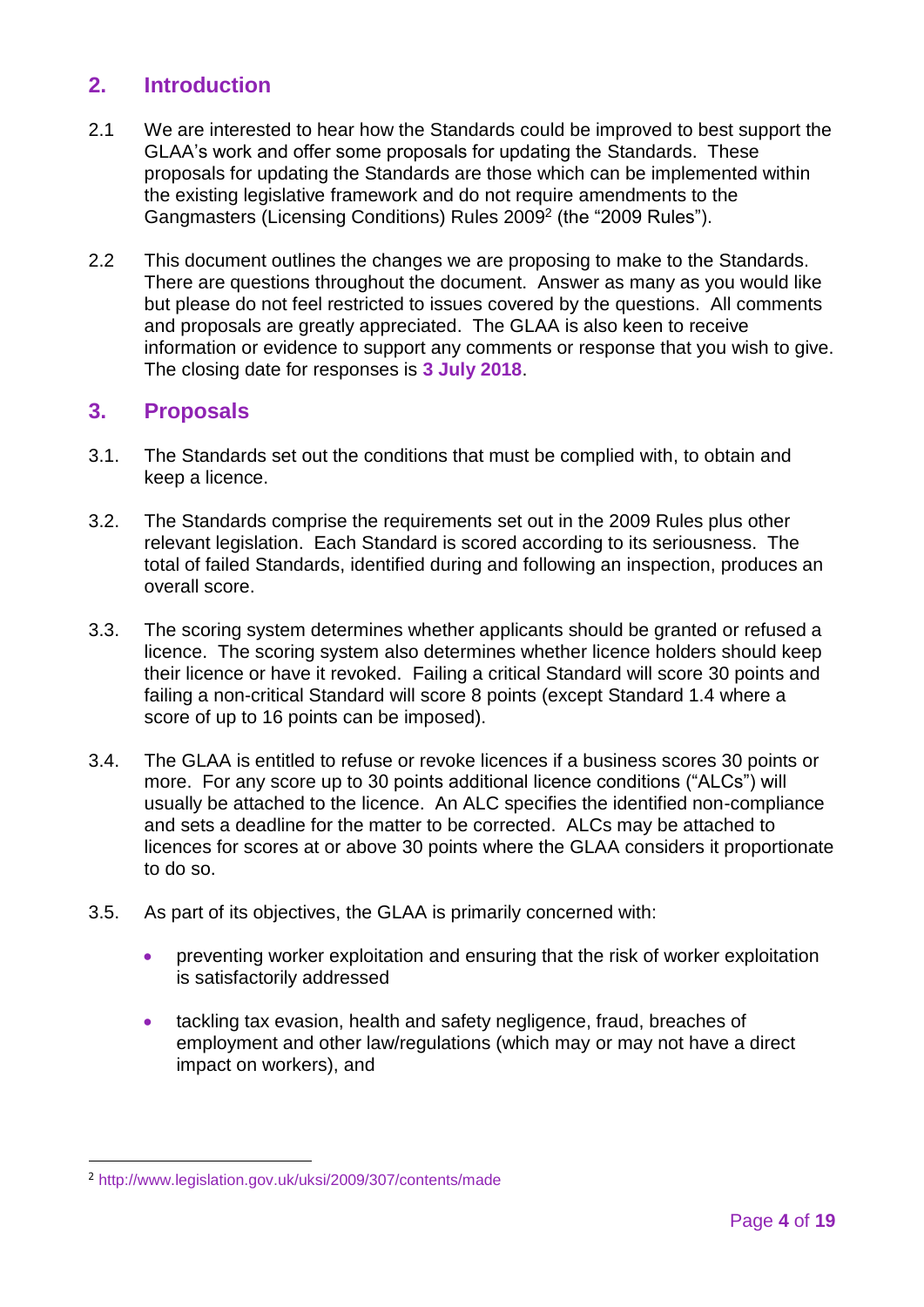- maintaining a credible licensing scheme, creating a level playing field and promoting growth.
- 3.6. It does this by ensuring that all licence holders comply transparently with the GLAA's Licensing Standards.
- 3.7. Appendix 1 sets out the frequency of non-compliance from the implementation of the May 2012 Standards to 31 March 2018.

**Changes to Part One - Introduction to the Licensing Standards**

3.8. Part One of the Licensing Standards sets out the background information on the GLAA Licensing Scheme. The GLAA is proposing to clarify the GLAA's position on how we will consider the conduct of an applicant or licence holder.

**Changes to Section 4 Guidance concerning 'Assessing Compliance and GLAA Inspections'**

- 3.9. The Standards cover current basic legal requirements that all employment business must comply with in all sectors, such as payment of wages, payment of tax and health and safety. The Standards also cover matters such as forced labour and debt bondage. In general terms the Standards are intended to capture a reasonable range of measures that should be in place in any business.
- 3.10. Licence holders are expected to be able to demonstrate compliance with the Standards. Paragraph 4.5 of the Standards states that during inspections:

'The applicant or licence holder may be asked to provide documentary evidence… to demonstrate compliance with the Licensing Standards'.

Further, paragraph 4.6 states that:

'A new business will be expected to show that it has systems in place to comply with the Standards'.

In short, the compliance of the licence holder should be demonstrable.

- 3.11. A business must apply for a GLAA licence before they supply workers in to the GLAA regulated sector<sup>3</sup>. Therefore, when an inspection is carried out, if a business is supplying workers in to non-regulated sectors the GLAA will use the practices outside of sector to consider their compliance with the Standards.
- 3.12. In 2017 -18 the GLAA Licensing Team have made 153 licence decisions. On review of those reports:
	- 89 businesses (58%) supplied labour in to other areas, and
	- of the 89, 39 inspections reported issues (44%).

-

<sup>&</sup>lt;sup>3</sup> It is an offence under section 12(1) of the Gangmasters Licensing Act to Supply a worker without a licence.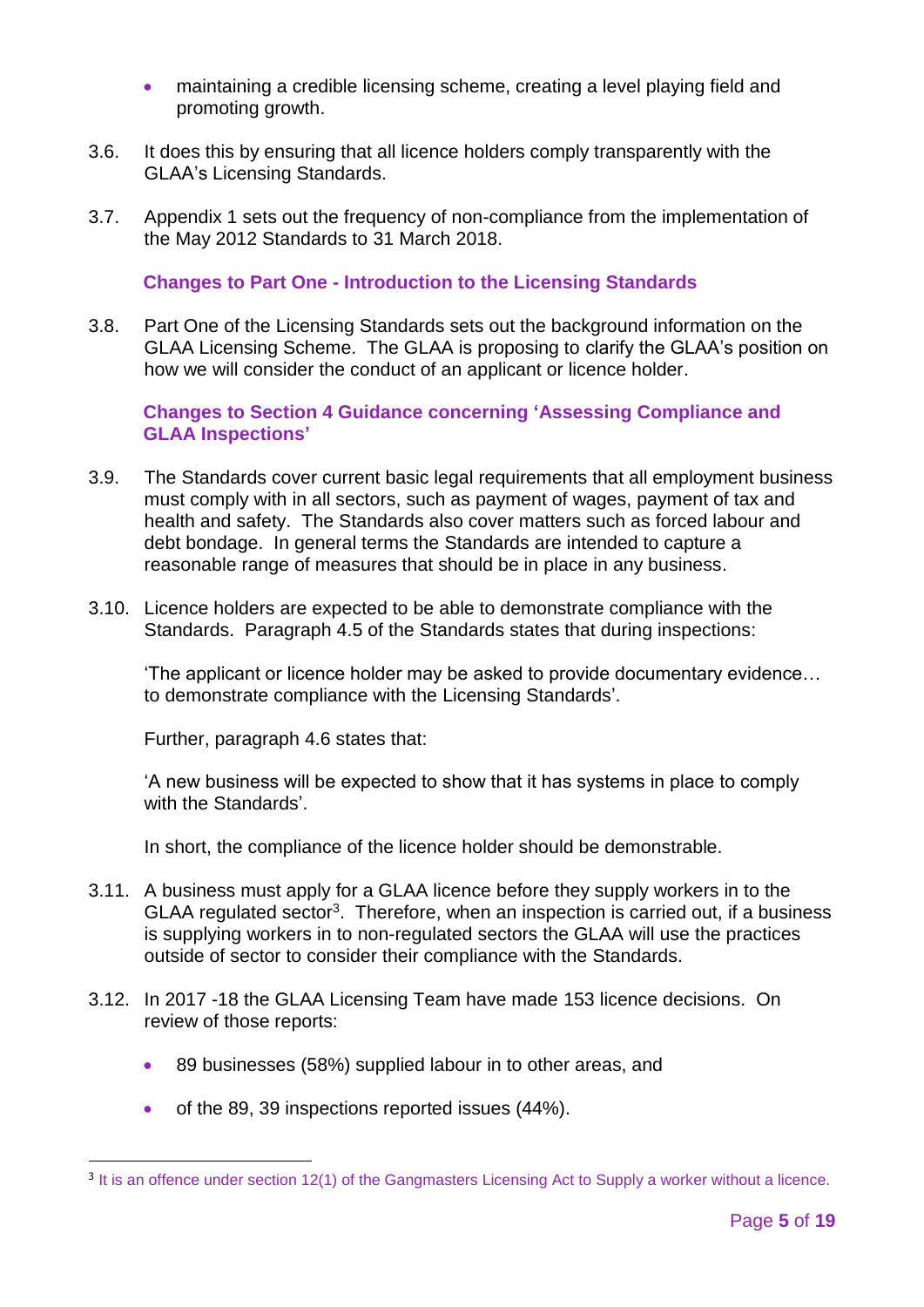The areas that these businesses supply to include: driving, non-food processing and packing, and other types of industrial work such as manufacturing.

- 3.13. The GLAA has identified applicants and current licence holders operating in the following way in non-regulated sectors:
	- not meeting the requirements of NMW/NLW (5)
	- not paying holiday pay to workers during their engagement and / or when they leave (4)
	- not complying with health and safety requirements, providing the requisite personal protective equipment to workers, undertaking risk assessments or paying workers for undertaking health and safety training (6), and
	- the use of umbrella companies outside of sector including: contracting workers on a self-employed basis or setting up personal service companies to avoid tax liabilities (17).

#### **Proposal**

- 3.14. The GLAA already actively considers whether an applicant or licence holder and anyone named on a licence is fit and proper and/or competent when non-compliances in other sectors are identified. Non-compliance could result in a licence application being refused, revoked or conditions being placed on the licence under the relevant Standard.
- 3.15. The GLAA is proposing to provide clear guidance for applicants and licence holders on how the GLAA deals with this situation. The GLAA is not seeking to extend licensing into these sectors by taking account of these non-compliances but recognises that exploitation of workers cannot be ignored.
- 3.16. The GLAA considers compliant businesses will not be impacted by this change. The GLAA however anticipates that those businesses which choose to operate differently for non-GLAA sector workers may now need to consider whether those operations are compliant if they have not done so previously.
- 3.18 It is proposed that a new paragraph is added at 4.2 of the guidance to the Standards which includes the following wording:

'Workers employed by a labour provider should expect to receive the same fair treatment irrespective of which sector they work. If a business wishes to obtain or hold a GLAA licence the GLAA will consider its conduct beyond the licensed sectors as well as within them. This will be taken into account when making a decision as to whether the business is fit and proper and its compliance with all of the Licensing Standards'.

3.19 A new paragraph will also make it clear that the GLAA refers detail of non-compliance to other relevant partners. The paragraph will explain the types of non-compliances that will be referred to our partners including but not limited to: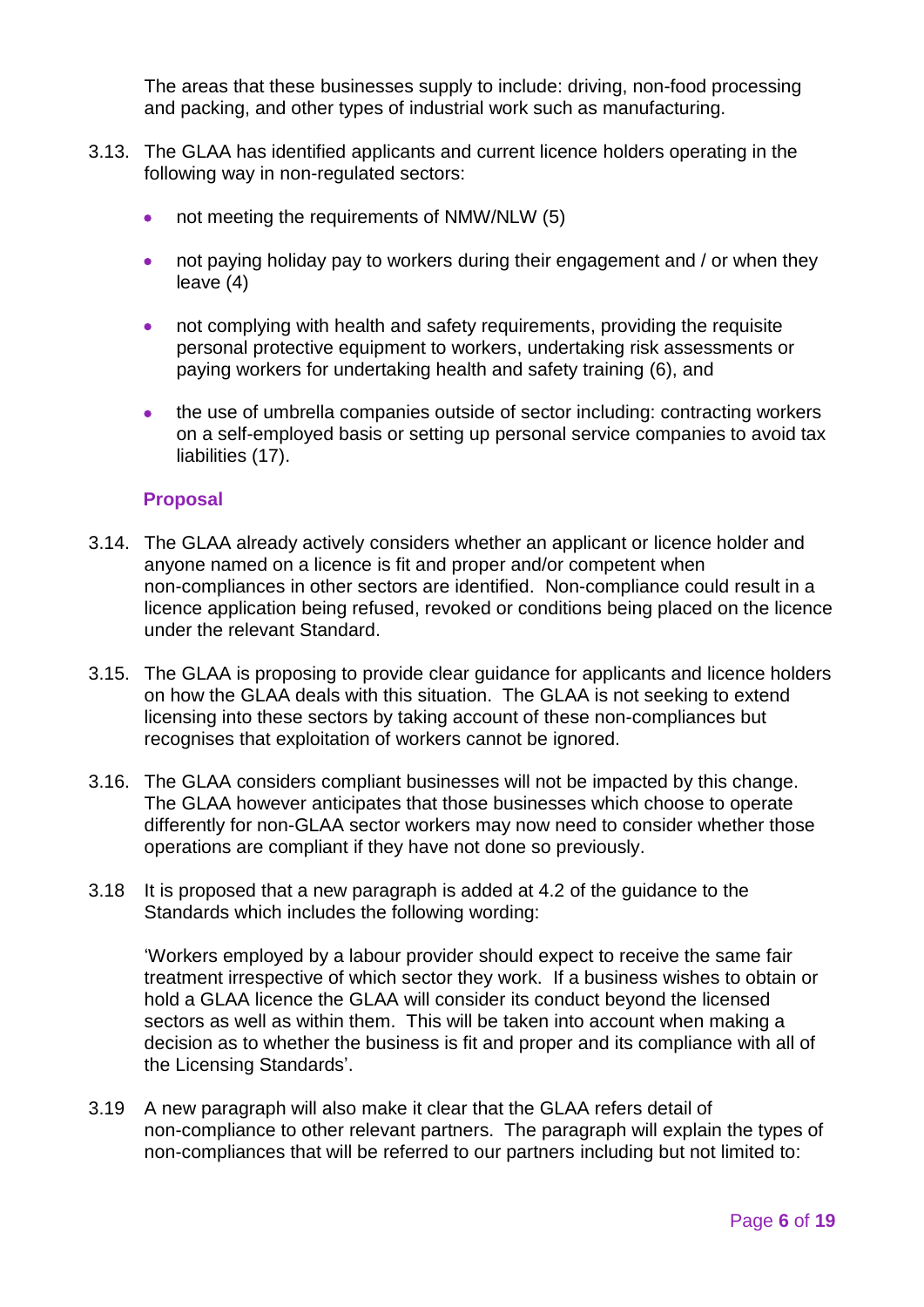- breaches of Standard 2.1 concerning payment of tax will be referred to HMRC
- breaches of Standard 2.2 concerning the non-payment of wages will be referred to HMRC for the NMW and NLW or relevant Agricultural Wages team for non-payment wages
- serious breaches of Standard 4.1 and 4.2 concerning worker accommodation will be referred to the relevant Local Authority
- breaches of Licensing Standard 5.5 where appropriate will be referred to the Information Commissioner's Office
- $\bullet$  serious breaches of Standards 6.1 6.3 concerning health and safety will be referred to the Health and Safety Executive.

## **Question 1**

Does this revised section about assessing compliance make clear what level of compliance is required and what action the GLAA may take?

#### **Changes to Part 2 - GLAA Licensing Standards**

3.20 Part 2 presents the GLAA's Licensing Standards. The Standards are the conditions of a GLAA Licence. The Standards comprise the requirements set out in the 2009 Rules plus other relevant legal requirements.

**Changes to Licensing Standard 1.4 - Changes in Details - Circumstances when a licence expires following a change of VAT Number**

3.21 Rule 5 of the 2009 Rules stipulates that:

'A licence expires if the licence holder's registered number (if it is a company), Unique Tax Reference or Value Added Tax number change'.

3.22 The principle behind this rule is that each individual legal entity should be separately licensed. Where a business restructures, for whatever reason, any new legal entity should be separately licensed. This is explained in the notes to Standard 1.4:

'A licence will expire if a licence holder's registered company number, Unique Tax Reference or VAT number change. A licence will also expire if the business is in liquidation'*.*

3.23 However, the GLAA recognises there may be some circumstances where a business's VAT number could change but the legal entity itself remains unaffected. For example, a company could change its VAT number so that it is part of a group VAT number. Furthermore, a business could de-register for VAT because its turnover falls below the VAT threshold before registering when its turnover increases again. The current process places a burden on the business to submit an application where there has only been a change of VAT number rather than a change in legal entity.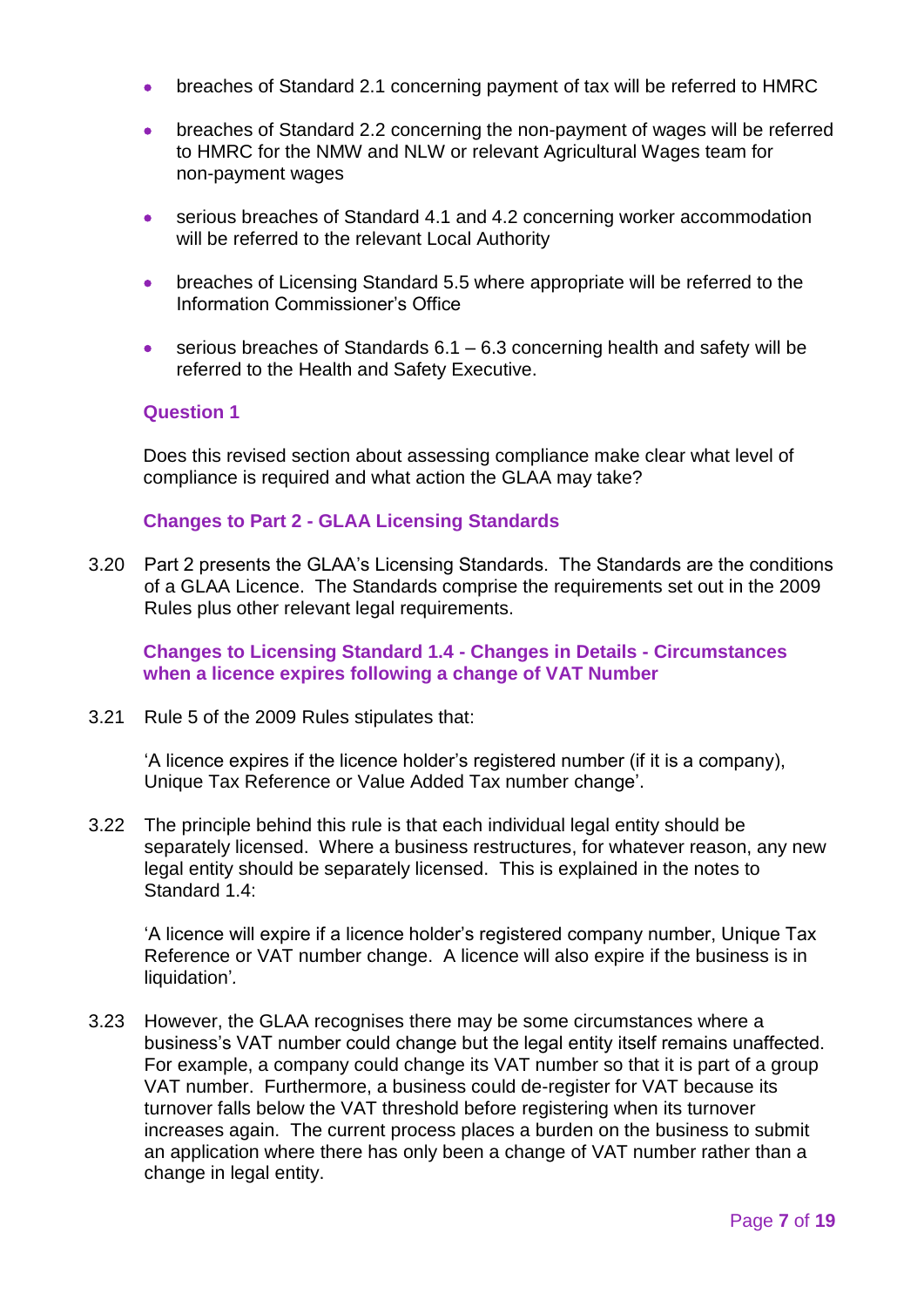3.24 Therefore, the GLAA proposes to remove the requirement that a licence expires if a licence holder's VAT number changes. The licence holder will simply be required to notify the GLAA within 20 working days if a VAT number changes (in line with the time period for notifying other changes in details). The benefit of this approach is that it gives the GLAA the opportunity to review whether a new application is required. The LP is not automatically required to make a new application and incur the costs of that process. The GLAA is intending to implement this proposed change as it is beneficial to business but recognises that the Rules will need amending when there is legislative time available.

#### **Question 2**

Do you agree that Rule 5 should be amended by removing the requirement that a licence expires if a licence holder's VAT number changes?

#### **Question 3**

Do you agree that, if Rule 5 is changed, a licence holder should notify the GLAA within 20 working days that its VAT number has changed?

#### **Licensing Standard 3 - Forced Labour and Mistreatment of Workers**

#### **Changes to Standard 3.1 Critical: Physical and Mental Mistreatment**

- 3.25 The changes introduced by the Immigration Act 2016 provide for a greater emphasis on identifying and tackling labour exploitation. Licensing Standard 3 currently prevents workers being placed in a forced labour situation or being exploited through mistreatment. It sets out the indicators that the GLAA will use when determining compliance.
- 3.26 Appendix 1 shows that the GLAA has had 42 instances of non-compliance with Licensing Standards 3.1, 3.2 and 3.3. 39 of these cases have related to withholding of wages (wages theft) which often relates to deliberate non-payment of holiday pay which is discussed below. The GLAA considers non-compliance against these standards to be the most serious breaches of the Standards because of the consequences for workers. Generally, if these standards are failed the licence will be revoked with immediate effect.
- 3.27 The GLAA is proposing to strengthen the Standards in relation to the mistreatment of workers by including the ILO indicators of forced labour. The indicators are intended to help enforcement agencies worldwide to identify persons who are possibly trapped in a forced labour situation and who may require urgent assistance. The indicators represent the most common signs that point to the possible existence of a forced labour case. By including these indicators the Standards will align with the ILO with whom the GLAA works closely to eradicate exploitation of workers.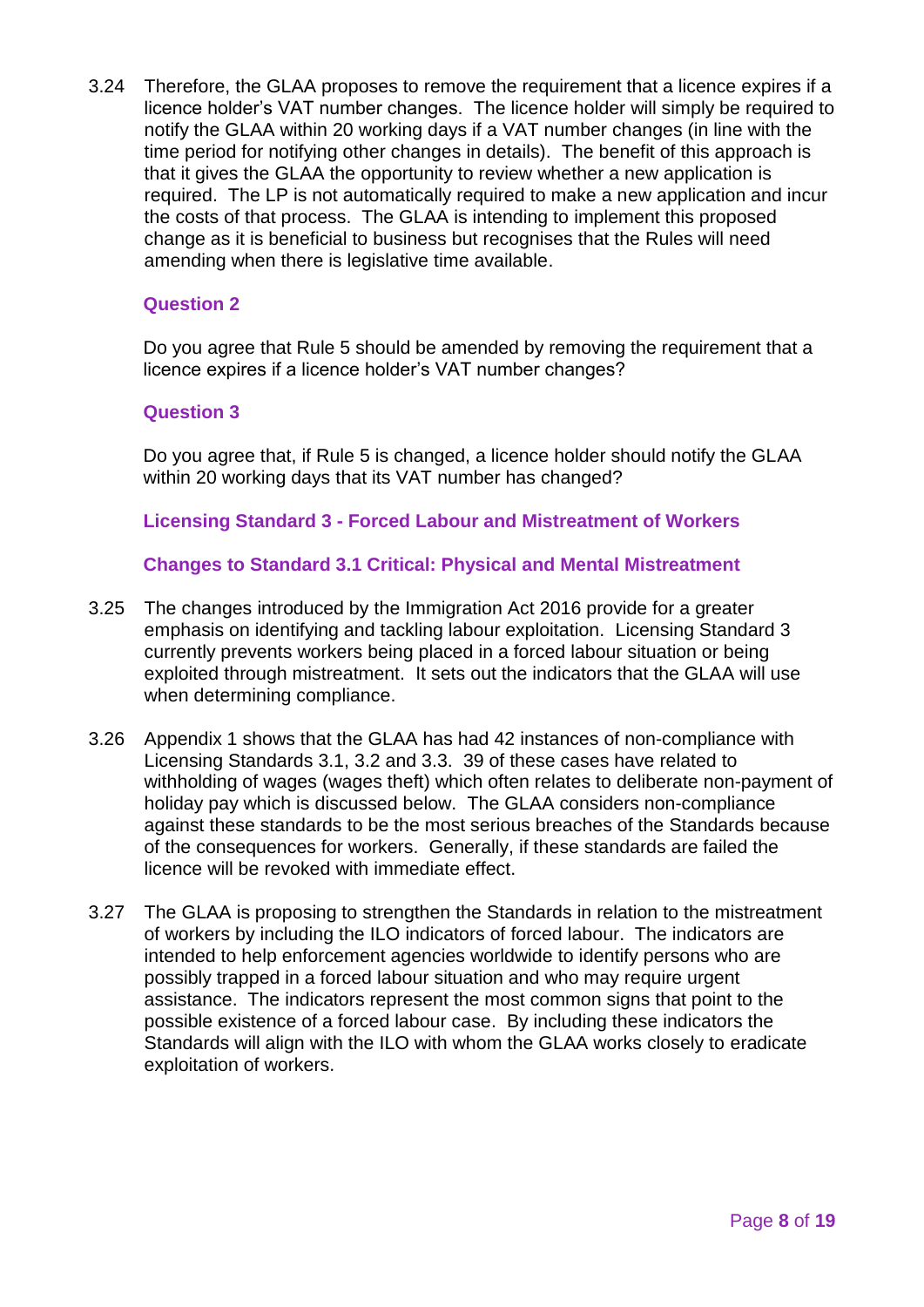3.28 The Standards broadly cover the ILO's indicators of forced labour. The ILO's indicators<sup>4</sup> are listed below along with the relevant Licensing Standard:

| <b>ILO Indicator</b>                  | <b>Relevant Licensing Standard</b>                                                |
|---------------------------------------|-----------------------------------------------------------------------------------|
| Abuse of vulnerability                | Not expressly covered                                                             |
| Deception                             | Not expressly covered                                                             |
| <b>Restriction of movement</b>        | Licensing Standard 3.2                                                            |
| <b>Isolation</b>                      | Not expressly covered                                                             |
| Physical and sexual violence          | Licensing Standard 3.1                                                            |
| Intimidation and threats              | Licensing Standard 3.1                                                            |
| Retention of identity documents       | Licensing Standard 3.2                                                            |
| Withholding of wages                  | Licensing Standard 3.3                                                            |
| Debt bondage                          | Licensing Standard 3.2                                                            |
| Abusive working and living conditions | Not expressly covered                                                             |
| Excessive overtime                    | Not expressly covered (although Licensing<br>Standard 5.2 concerns working hours) |

- 3.29 The GLAA is proposing to expand Licensing Standard 3.1 to include the following:
	- a licence holder must pay due regard to the Equality Act (2010) and not abuse a worker because of any vulnerability
	- a licence holder must not deceive a worker about the nature of the work, pay or living conditions
	- a licence holder must not subject a worker to isolation
	- a licence holder must not subject a worker to abusive working, living conditions or excessive overtime.
- 3.30 Licensing Standard 3.1 is already a critical Standard and it will remain as such. This Standard will be failed for any of the above either in isolation or in combination.
- 3.31 The GLAA will develop guidance as to how the above will be assessed using the ILO definitions.

#### **Question 4**

Do you consider Licensing Standard 3.1 should cover the indicators of forced labour not already expressly covered in the Licensing Standards?

<sup>-</sup>4 International Labour Office, **Indicators of Forced Labour**, 2012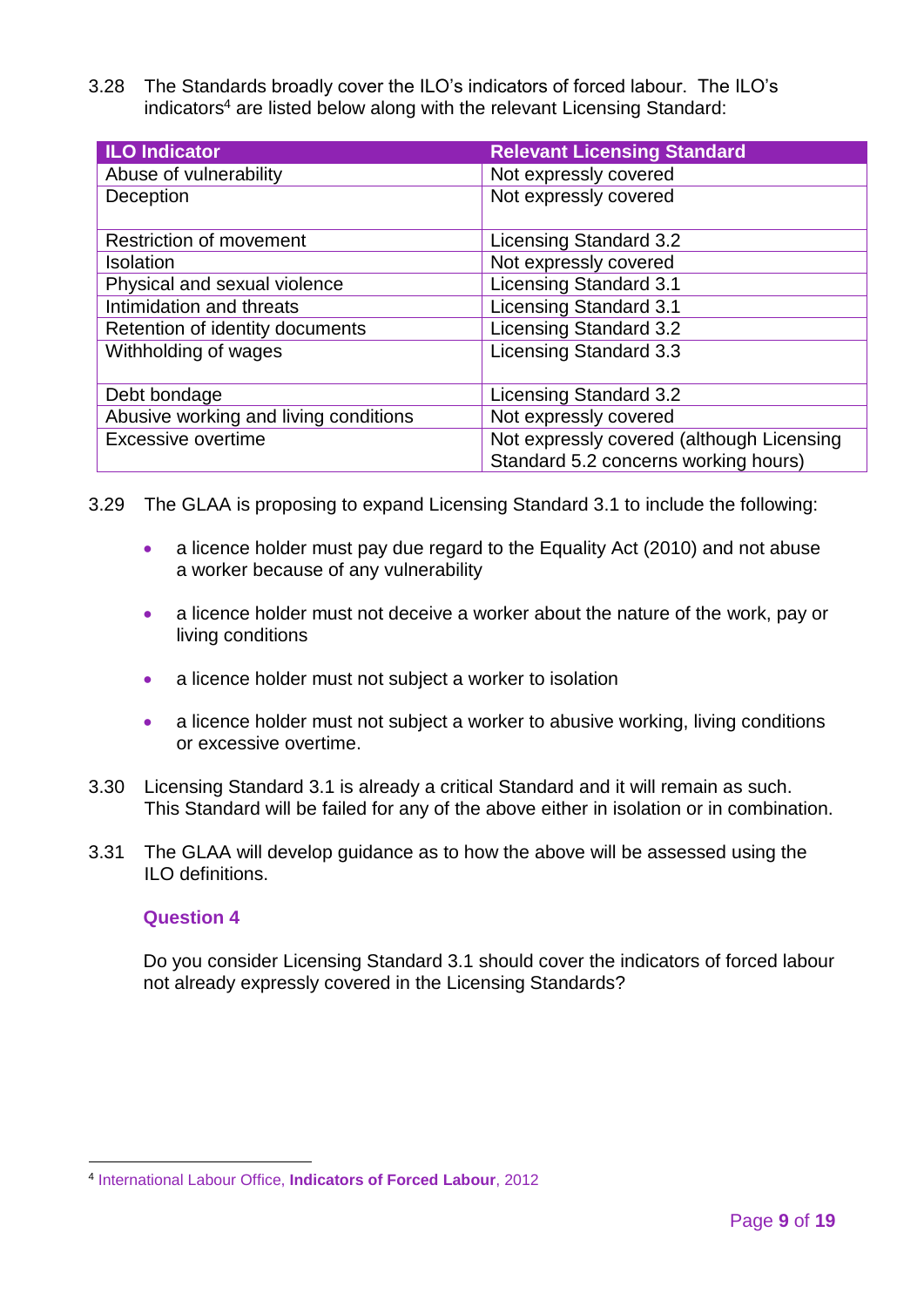### **Changes to Licensing Standard 3.2 - Restricting a Worker's Movement, Debt Bondage and Retaining ID Documents**

#### **Loans to workers**

3.32 Licensing Standard 3.2 currently states:

'If a worker is loaned money directly or indirectly by the licence holder to meet their travel or other expenses to take up the position, the worker cannot be required to repay a sum greater than the sum loaned, and must be provided in writing with full details of the repayment terms of any loan'.

3.33 The ILO describes debt bondage as:

'Wage advances or loans to cover recruitment or transport costs or from daily living or emergency expense, such as medical costs'<sup>5</sup> .

- 3.34 The GLAA considers debt bondage should not just be limited to loans made for travel or other expenses in order to take up a job. As per the ILO's description loans for day to day living or emergency expense can also lead to debt bondage.
- 3.35 Therefore, we consider Licensing Standard 3.2 should cover any loans by an employer to a worker. Therefore, the GLAA proposes the Standard to be amended to say:

'If a worker is loaned money directly or indirectly by the licence holder, the worker cannot be required to repay a sum greater than the sum loaned, and must be provided in writing with full details of the repayment terms of any loan'.

3.36 The GLAA does not believe that this will have a negative impact on licence holders or indeed create a burden on business. This will ensure that where a licence holder lends a worker money both sides have an agreement in writing which will protect both parties.

#### **Question 5**

Do you consider Licensing Standard 3.2 should cover all loans from an employer to a worker?

#### **Changes to Licensing Standard 3.3 - Withholding Wages**

#### **Holiday pay and other Benefits**

3.37 Workers are entitled to a week's pay for each week of leave they take. A week's pay is worked out according to the kind of hours someone works and how they're paid for the hours. This includes full-time, part-time and casual workers. Workers are expected to deal with non-payment of holiday pay through dispute resolution such as a grievance or complaint.

<sup>-</sup><sup>5</sup> [http://www.ilo.org/global/topics/forced-labour/publications/WCMS\\_203832/lang--en/index.htm](http://www.ilo.org/global/topics/forced-labour/publications/WCMS_203832/lang--en/index.htm)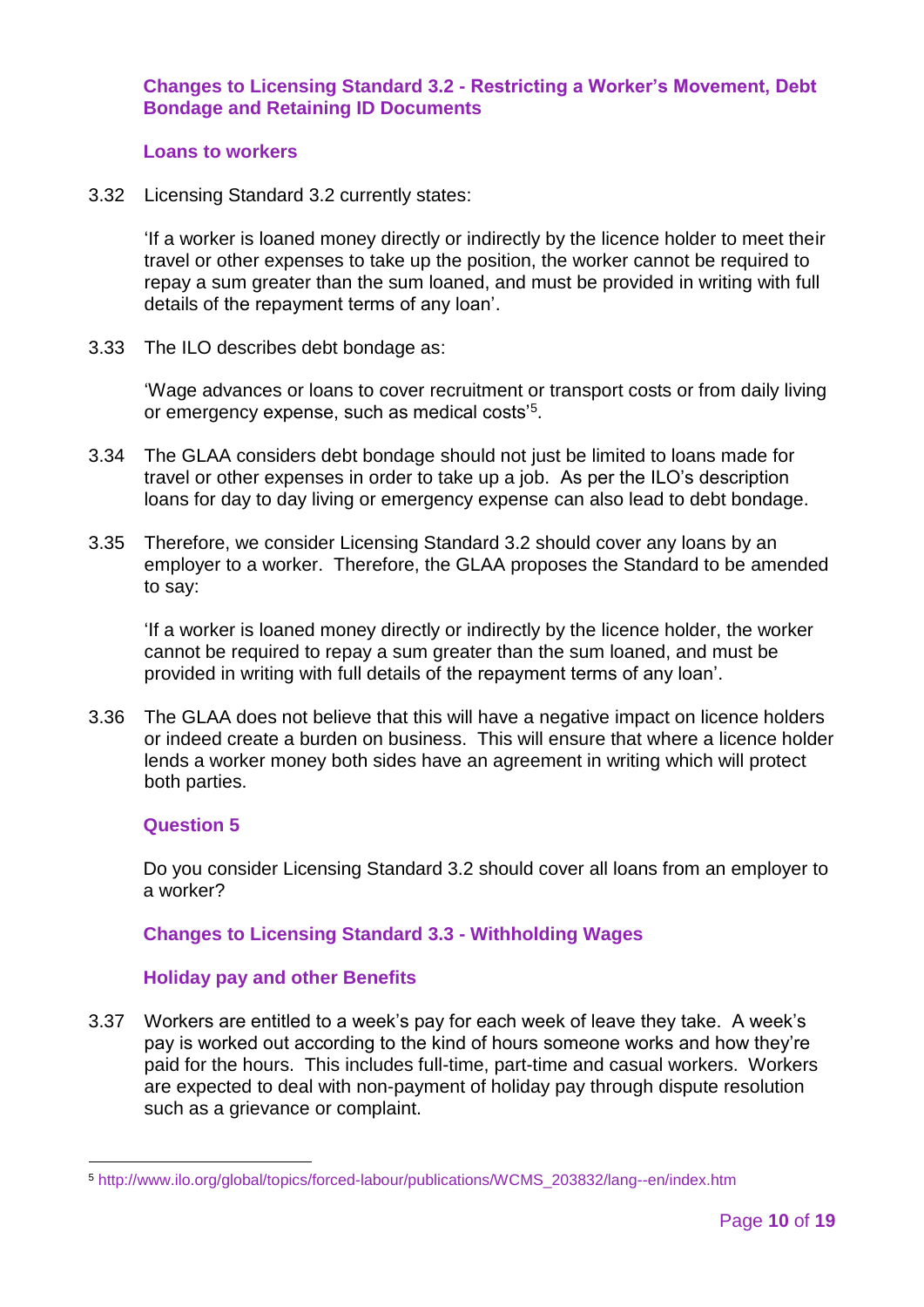- 3.38 Unfortunately, some labour providers do not have an understanding of how holidays should be paid or deliberately seek to withhold monies owed to workers. This has led to non-payment of holiday pay becoming one of the biggest areas of exploitation the GLAA encounters.
- 3.39 The GLAA currently assesses holiday pay under three separate Licensing Standards:
	- Licensing Standard 2.3 which covers the requirements to keep records and is non-critical (8 points)
	- Licensing Standard 3.3 which covers withholding wages and is a critical Standard (30 points). The GLAA will fail this Standard when it is identified that holiday pay has not been paid or has been paid incorrectly
	- Licensing Standard 5.1 which covers preventing a worker from taking leave and is a non-critical (8 points).
- 3.40 Appendix 1 shows that Licensing Standard 2.3 was failed in 19 cases, Standard 3.3 was failed 36 times in relation to non-payment of holiday pay and Standard 5.1 was failed 10 times since 2012. The main area of non-compliance has been withholding wages. This can take the form of deliberately not paying outstanding holiday pay when a worker leaves the labour provider business or by miscalculating holiday pay owed. Some licence holders do not explain to their workers that they have a statutory entitlement to paid holidays.
- 3.41 The GLAA meets quarterly with labour providers and labour users and this issue has been raised by the group as a concern. They consider that as this non-compliance has become more prevalent greater clarity is required as to how the GLAA assesses this. They found it confusing that a non-compliance could fall to one of three Standards. Therefore, one Standard dedicated to this issue would assist industry in knowing what is required of them as well as making it easier for the GLAA to assess compliance. The GLAA is intending to retain Licensing Standard 5.1 as this covers working hours in general and Licensing Standard 3.3 as this covers the withholding of wages in general.
- 3.42 In order to resolve this issue the GLAA proposes to create a new Licensing Standard to specifically cover holiday pay. This will include the elements of compliance required by Licensing Standard 2.3 and 5.1. The proposed wording of the new Standard 2.5 would be:
	- a licence holder must maintain records to show that a worker receives paid annual leave to which they are legally entitled (8 points)
	- a worker must be paid any holiday pay to which they are legally entitled during the course of their employment (30 points)
	- where a worker's employment is terminated during the course of a leave year a licence holder must give them payment in lieu (30 points)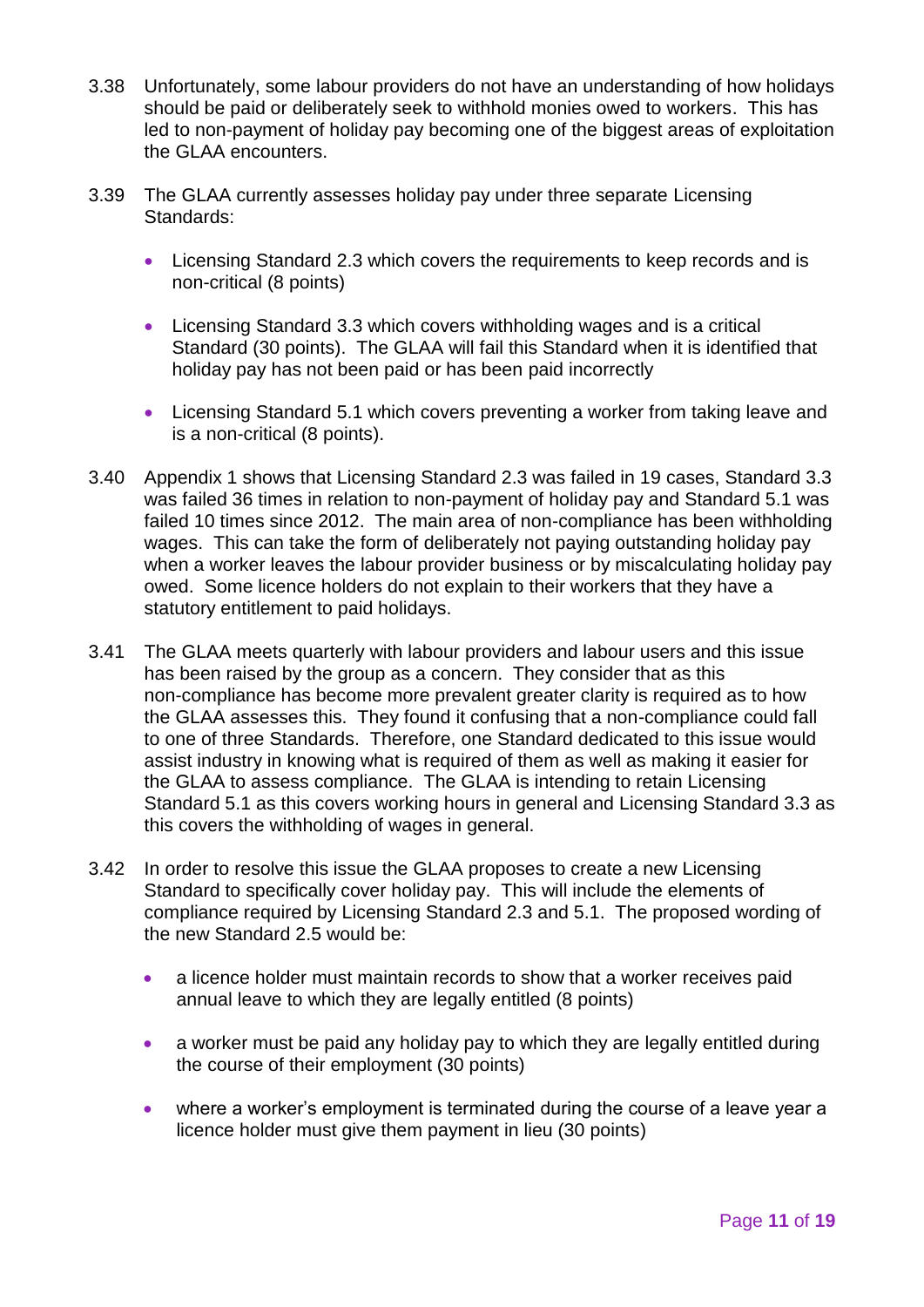- a licence holder must not illegally prevent a worker from taking annual leave (30 points).
- 3.43 Non-compliance with this new Standard will contribute a maximum of 30 points to a Licensing Standard compliance score. If more than one non-compliance is identified, the Standard will only be failed once with only the highest score being accrued. This approach is in line with the approach set out currently in Standard 1.4 concerning changes in details. Failure against this new Standard for holiday pay may lead to a licence being revoked with immediate effect.
- 3.44 In this new Standard, the GLAA is proposing to retain the aspects concerning the withholding of wages as a critical Standard.
- 3.45 This new Standard also places a responsibility on the licence holder to ensure that workers are paid outstanding holiday pay when they leave. The GLAA has recently seen a number of examples of licence holders withholding holiday when a worker leaves. It also sets out that they should not prevent a worker from taking paid annual leave.

#### **Question 6**

Do you consider the proposed new Standard for holiday pay is clear and do you agree that it should have a sliding scale of points with a maximum of 30 points?

#### **Changes to Licensing Standards 2.3 - Benefits**

- 3.46 The GLAA intends to retain Licensing Standard 2.3 as this covers keeping records about the payment of other benefits such as maternity and paternity pay.
- 3.47 The GLAA is proposing to expand Licensing Standard 2.3 to cover the payment of sick, maternity, paternity and adoption pay to which a worker is legally entitled. The intention is for this to remain a non-critical Standard.
- 3.48 The GLAA is also considering covering workplace pensions under Licensing Standard 2.3 in order to keep up to date with the current legal position for worker benefits.

#### **Question 7**

-

Do you consider that the expansion of Standard 2.3 to cover all benefits including pensions will provide clarity for licence holders? Should this Standard remain as non-critical and why?

**Licensing Standard 7: Recruiting Workers and Contractual Arrangements**

#### **Licensing Standard 7.1 - Fees and providing Additional Services**

3.49 The GLAA published a brief on how it determines compliance with this Standard<sup>6</sup> in June 2014 but has found that some licence holders are still seeking to levy charges

<sup>6</sup> http://www.gla.gov.uk/media/1527/glabrief-38-jobfindingfeesandprovidingadditionalservices.pdf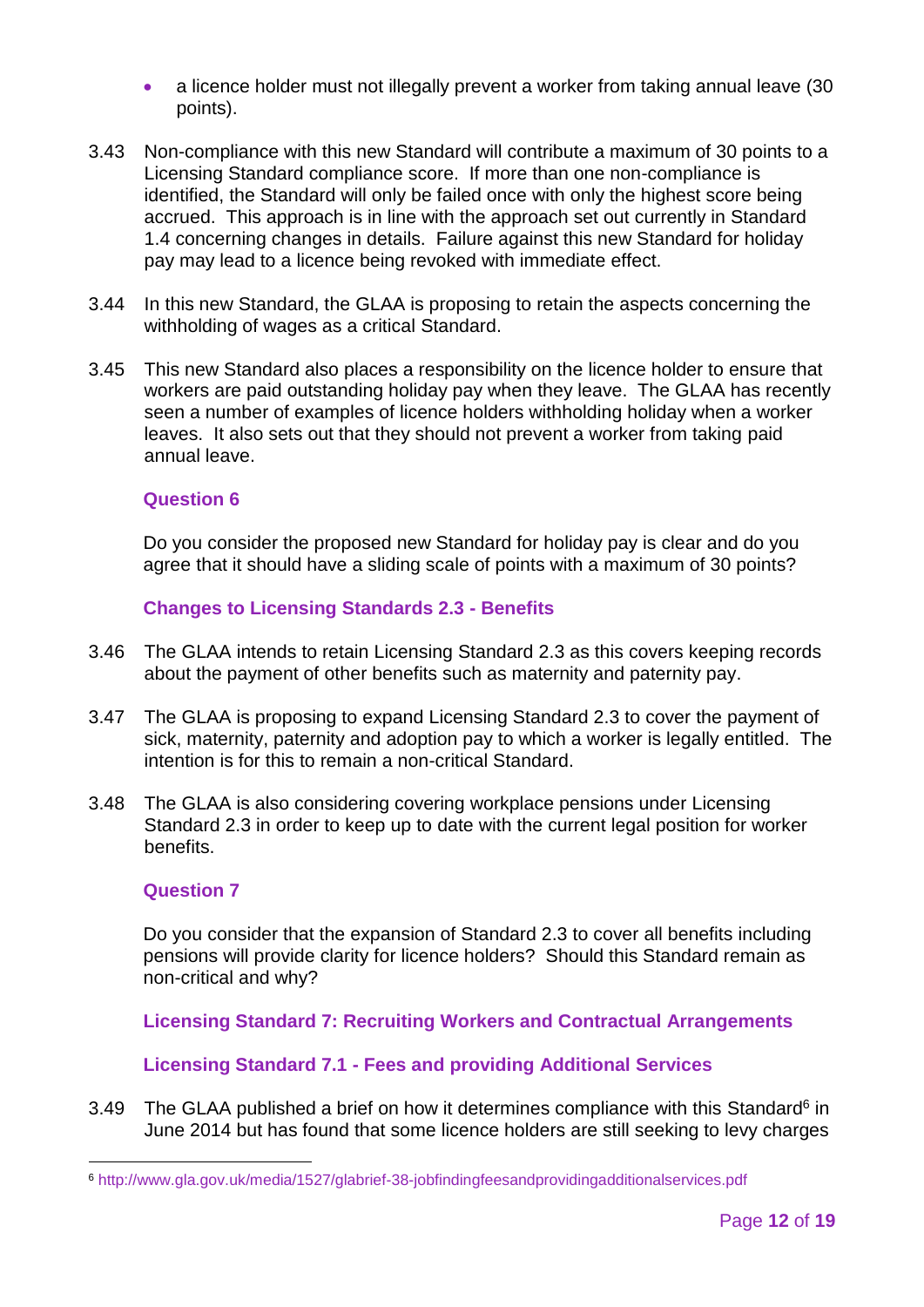on workers for services that are of limited value. The GLAA is concerned that these charges are not properly explained to workers. This increases the risk of workers signing up to services which they pay for as they believe it is a requirement to get a job. In particular workers may be applying for work in the UK from a country where charging for work-finding services is legal.

- 3.50 Examples of charges which would not meet the Standard include labour providers charging each worker separately for translation of a generic document such as a contract which will only need to be translated once. Further examples include charging workers for orientation material about their destination country which could easily be accessed from other sources such as the internet or brochures. Workers may also be offered pastoral support at a cost to them which could merely involve offering a contact number or name.
- 3.51 The GLAA is proposing to provide greater clarity on how compliance in this area is assessed. This will be achieved by consolidating all matters relating to fees and services by incorporating the requirements of 7.3 in relation to fees and services in to Standard 7.1. Such a change would mean the issues currently covered in the non-Critical Standard of 7.3 would be classed as Critical under Standard 7.1
- 3.52 The new Licensing Standard would be worded as follows:

## **Critical Licensing Standard 7.1 Fees and Providing Additional Services**

A licence holder must not charge a fee to a worker for any work-finding services.

A licence holder must not make providing work-finding services conditional on the worker:

- purchasing other services and hiring or purchasing goods/equipment from the licence holder which should either be provided by the licence holder or any person connected to them as they are necessary for the work being undertaken, or
- giving, or not withdrawing, consent to disclosing information about themselves, or
- A worker must be able to cancel or withdraw from any services provided at any time without incurring any detriment or penalty, subject to the worker giving 5 working days' notice or, for services relating to providing accommodation, 10 working days.

A worker must be informed in writing of any fees relating to services which they have taken up. This should include:

- the amount or method of calculation of the fee,
- the identity of the person to whom the fee is or will be payable,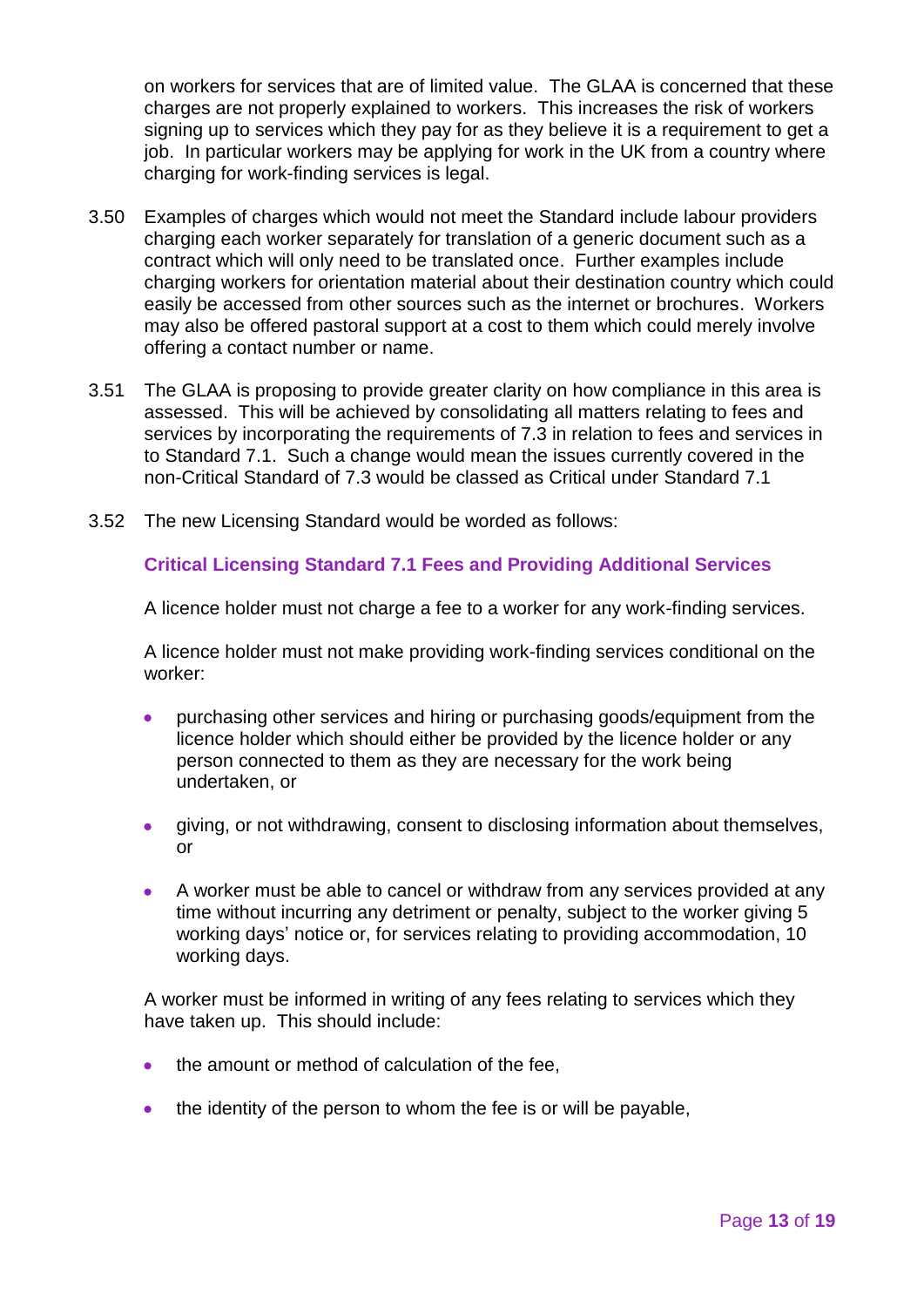- a description of the services or goods to which the fee relates as well as explaining the worker's right to cancel or withdraw from the service and the length or notice period required, and
- the circumstances, if any, in which refunds or rebates are payable to the worker, the scale of such refunds or rebates, and if no refunds or rebates are payable, a statement to that effect.
- 3.53 The GLAA considers that all matters relating to fees and services should be classed as critical as they involve the worker being asked to pay for a service. Charging fees for services is an easy way to exploit a worker by binding them in to paying for services provided by the licence holder which the worker either might not need or could get cheaper elsewhere. Workers who need work and are unfamiliar with UK law may not understand that they have a choice in paying for these services. Since 2012 this Standard has been failed on ten occasions. However, the GLAA has also investigated this matter regularly leading to a desire to provide clarity on how the GLAA will determine compliance.
- 3.54 This change will provide greater clarity for business as all the aspects of compliance in relation to fees and services are in one place. This will also mean that businesses will have a better understanding of how workers should be treated and what the requirements are.

#### **Question 8**

-

Do you agree with moving the wording in Standard 7.3 that relates to fees and service into Standard 7.1 and making it a critical Standard?

# **Conduct of Employment Agencies and Employment Business Regulations**

- 3.55 The Gangmasters (Licensing) Act 2004 dis-applied the Employment Agencies Act 1973 and its associated secondary legislation for the GLAA licensed sectors. The Gangmasters (Licensing Authority) Regulations 2005 require the Authority to include provisions of the 1973 Act in its licence conditions. The 2009 Rules reintroduce the relevant requirements of the Conduct of Employment Agencies and Employment Business Regulations 2003 (as amended) (the "Conduct Regulations"). These requirements are presented in various Standards.
- 3.56 The Government has reviewed the Conduct Regulations under a separate consultation process. The response to the consultation was published by the Department for Business, Energy and Industrial Strategy (BEIS) in February 2016<sup>7</sup>. This removed certain requirements where it was felt that there would be a limited impact on employment businesses and workers.
- 3.57 In May 2016 the following parts of the Conduct Regulations were repealed in relation to the following record keeping obligations for workers: (1) date application received, (5) details of any requirements specified by the work-seeker in relation to taking up employment and (9) date application withdrawn or contract terminated.

<sup>7</sup> [https://www.gov.uk/government/uploads/system/uploads/attachment\\_data/file/499382/bis-16-116-conduct](https://www.gov.uk/government/uploads/system/uploads/attachment_data/file/499382/bis-16-116-conduct-)regs-reforms-and-overseas-recruitment.pdf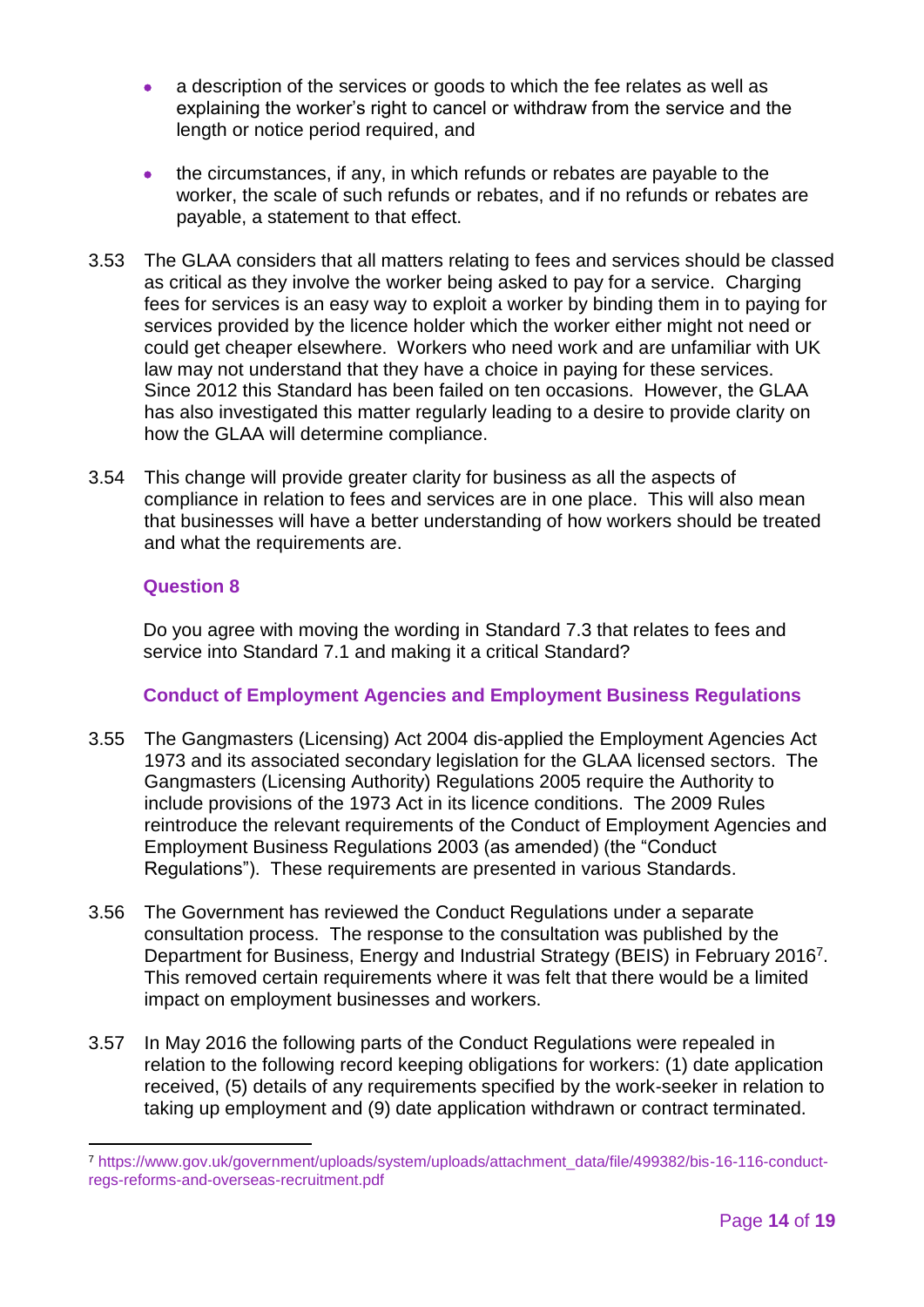These elements of the Conduct Regulations which in the 2009 Rules and are included in Standard 7.3 should be removed to provide a consistent approach to regulation. The GLAA does not believe that this will create a risk of exploitation of workers if these changes are made.

- 3.58 BEIS have also repealed the obligation for an employment business to agree terms with hirers in supplying temporary workers to them. Regulation 17 of the Conduct Regulations which is the "Requirement to obtain agreement to terms with hirers" has been omitted. This regulation was replicated the 2009 Rules and in the Standards at 7.4 "Agreeing terms with the Labour User". Therefore, the GLAA proposes to remove this aspect of Standard 7.4.
- 3.59 The record keeping requirements in relation to the agreement with the labour user are set out in Schedule 5 of the Conduct Regulations and have also been amended. These changes to the Conduct Regulations require this part of Standard 7.4 to be partially removed to provide a consistent approach to regulation. It would be unfair to labour providers to have to meet different Standards under different regulatory regimes.
- 3.60 Amended Licensing Standard 7.4 would look as follows:

#### **Labour User Records**

A licence holder must record, as soon as practicable, the following details relating to each labour user:

- details of the position(s) the labour user seeks to fill
- the duration or likely duration of the work
- any training, experience or qualifications and any authorisation to undertake particular work
- details of enquiries about the labour user and the position they want to fill, including copies of all relevant documents and dates of their receipt, and
- dates of requests by the licence holder for fees or other payments from the labour user and of receipt of such fees or other payments and copies of statements or invoices.
- 3.61 Amended Standard 7.4 would remain a non-critical Standard.
- 3.62 The GLAA believes that compliant businesses will keep the records being removed anyway and as such this change should not increase the risk of exploitation to workers.
- 3.63 Finally, BEIS have amended the Conduct Regulations in relation to Schedule 6 by removing the requirement to keep particulars relating to any other employment agency or business. This is replicated in the Standards at 8.2 with the requirement to keep Records of Dealing with Other Licence Holders. The GLAA has only found one licence holder non-compliant in relation to this minor Standard since 2012 and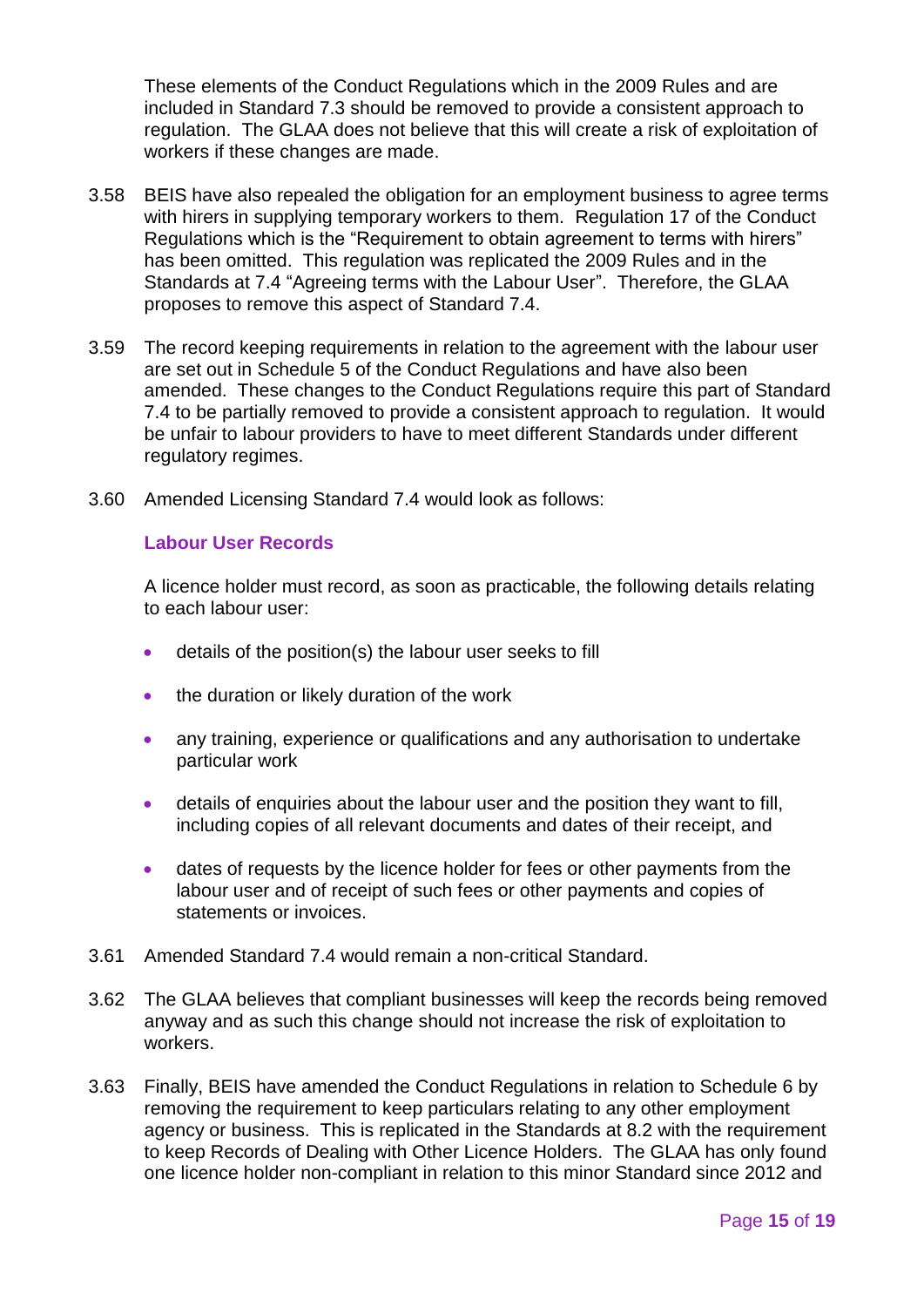has other measures in place to provide a safeguard for workers such as the active check service and public register. This change should be made to provide a consistent approach to regulation.

#### **Question 9**

Do you agree that there would be no or very little impact on workers by removing these requirements from Standard 7.3, 7.4 and 8.2?

# **4. How to Respond**

- 4.1 The consultation period began on 22 May 2018 and will run until 03 July 2018. Please ensure your response reaches us by that date. Please let us know if anybody else should be consulted.
- 4.2 Please send your response to:

Licensing Standards Review Gangmasters and Labour Abuse Authority PO Box 10272, Nottingham, NG2 9PB

[consultation@gla.gsi.gov.uk](mailto:consultation@gla.gsi.gov.uk)

4.3 Alternatively, you can complete our online consultation survey which is available on our website or by following this [link.](https://www.surveymonkey.co.uk/r/53G7Q5V)

# **5. Confidentiality and Data Protection**

- 5.1 Responses provided will be published in a summary of responses to this consultation. Any personal data that you provide will not be published and will be processed by the GLAA in accordance with Data Protection legislation and our privacy policy.
- 5.2 Information provided in response to this consultation may also be subject to publication and disclosure in accordance with the Freedom of information Act 2000. Any such disclosure will not reveal personal information and will be treated in accordance with the statutory Code of Practice with which Public Authorities must comply and which deal, amongst other things with, obligations of confidence. If you want the information that you provide to be treated as confidential then please explain why this is the case and in the event of a request for disclosure of the information we will take this into consideration but we cannot give an assurance that the confidentiality of the information can be maintained in all circumstances.

#### **6. Summary of Responses**

6.1 The summary of responses will be published on the GLAA website following the end of the consultation exercise.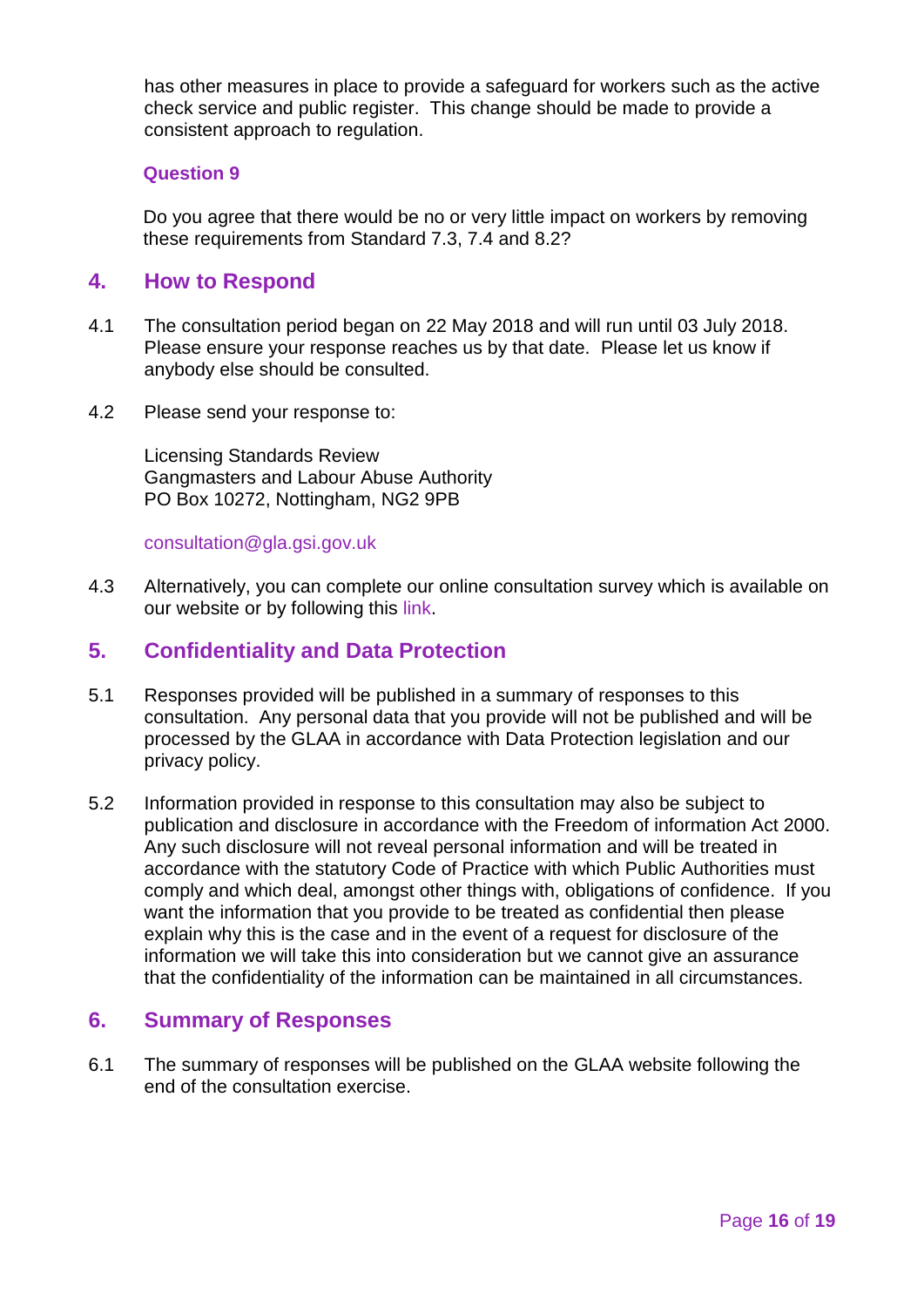## **Next Steps**

6.2 We intend to implement any changes to the Licensing Standards by 01 October 2018, subject to a decision by the GLAA Board.

# **7. Complaints**

6.3 If you are unhappy with how this consultation is being conducted, please write to:

**Complaints** Gangmasters and Labour Abuse Authority PO Box 10272, Nottingham, NG2 9PB

[complaints@gla.gsi.gov.uk](mailto:complaints@gla.gsi.gov.uk)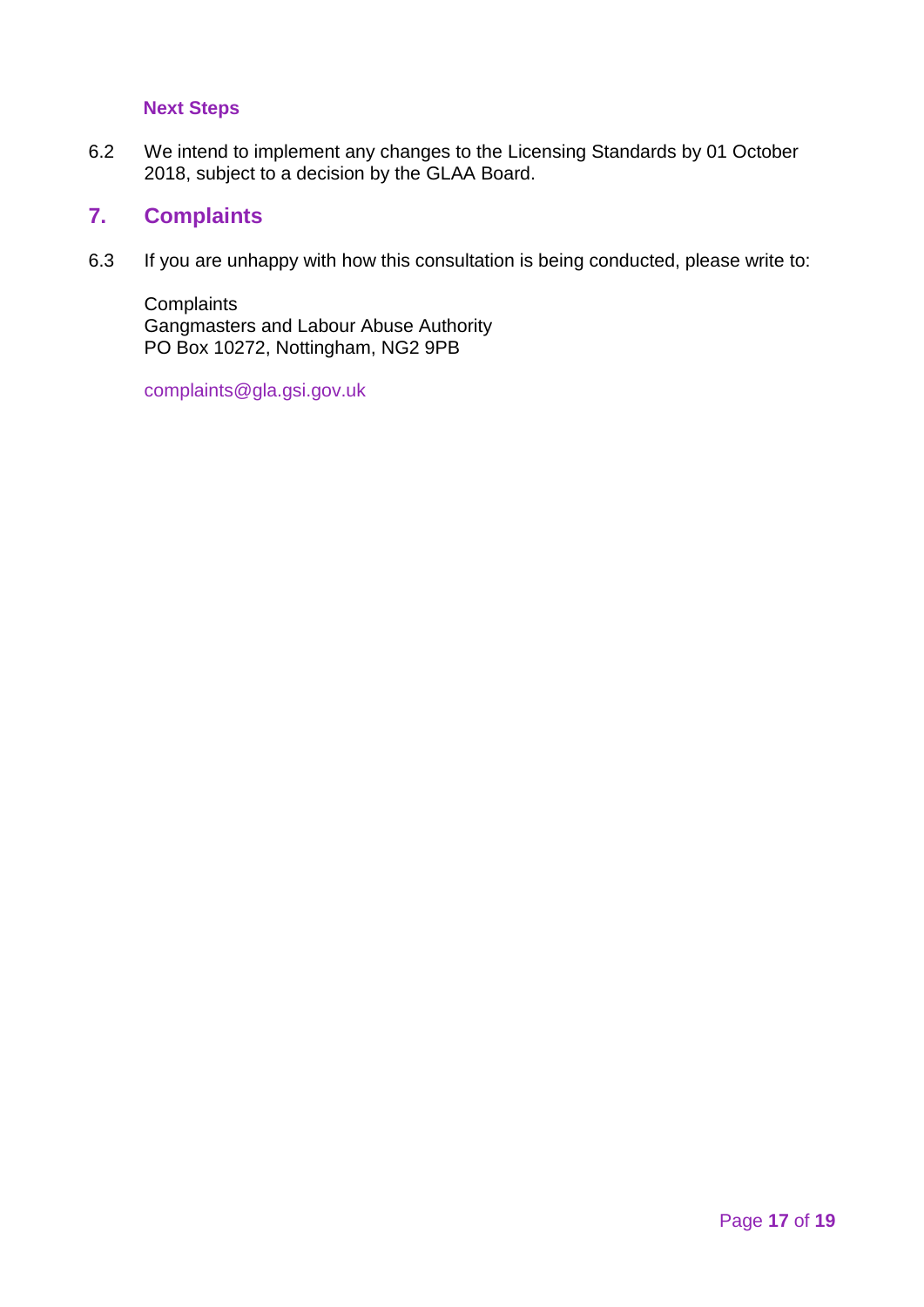# **Failure against the Licensing Standards**

The table below (as of 1 April 2018) shows the number of times each individual Standard has been failed since the May 2012 version of the Licensing Standards were introduced. The Critical Standards are shown in bold:

| <b>Standard</b>                                                 | <b>Number of failures</b> |
|-----------------------------------------------------------------|---------------------------|
| 1.1: Fit and Proper                                             | 122                       |
| 1.2: Principal Authority Competency Test                        | 91                        |
| 1.3: Correcting Additional Licence Conditions                   | 23                        |
| 1.4: Changes in Details                                         | 25                        |
| 2.1: PAYE, NI and VAT                                           | 65                        |
| 2.2: Minimum Wage                                               | 59                        |
| 2.3: Record keeping for statutory benefits                      | 19                        |
| 2.4: Payslips                                                   | 12                        |
| 3.1: Physical and mental mistreatment                           | 1                         |
| 3.2: Debt bondage                                               | 3                         |
| 3.3: Withholding wages                                          | 39                        |
| 4.1: Quality of accommodation                                   | $\overline{7}$            |
| 4.2: Licensing of accommodation                                 | 5                         |
| 4.3: Where the worker works away from home                      | 1                         |
| 5.1: Rest periods, breaks and annual leave                      | 10                        |
| 5.2: Working hours                                              | 6                         |
| 5.3: Right to belong to a trade union                           | $\overline{0}$            |
| 5.4: Providing workers in industrial disputes                   | 1                         |
| 5.5: Confidentiality                                            | 4                         |
| 5.6: Disciplinary and grievance procedures                      | 6                         |
| 5.7: Discrimination                                             | $\mathbf 0$               |
| 6.1: H&S assigning responsibility and assessing risk            | 32                        |
| 6.2: H&S instruction and training                               | 18                        |
| 6.3: H&S safety at work                                         | 38                        |
| 6.4: Transport                                                  | 14                        |
| 7.1: Job-finding fees and additional services                   | 11                        |
| 7.2: Right to work                                              | 6                         |
| 7.3: Worker contracts and record keeping                        | 69                        |
| 7.4: Labour user contracts and record keeping                   | 54                        |
| 7.5: Restriction on charges to labour users (temp to perm fees) | 17                        |
| 8.1: Sub-contracting and using other labour providers           | 10                        |
| 8.2: Records of dealing with other licence                      | $\mathbf 1$               |